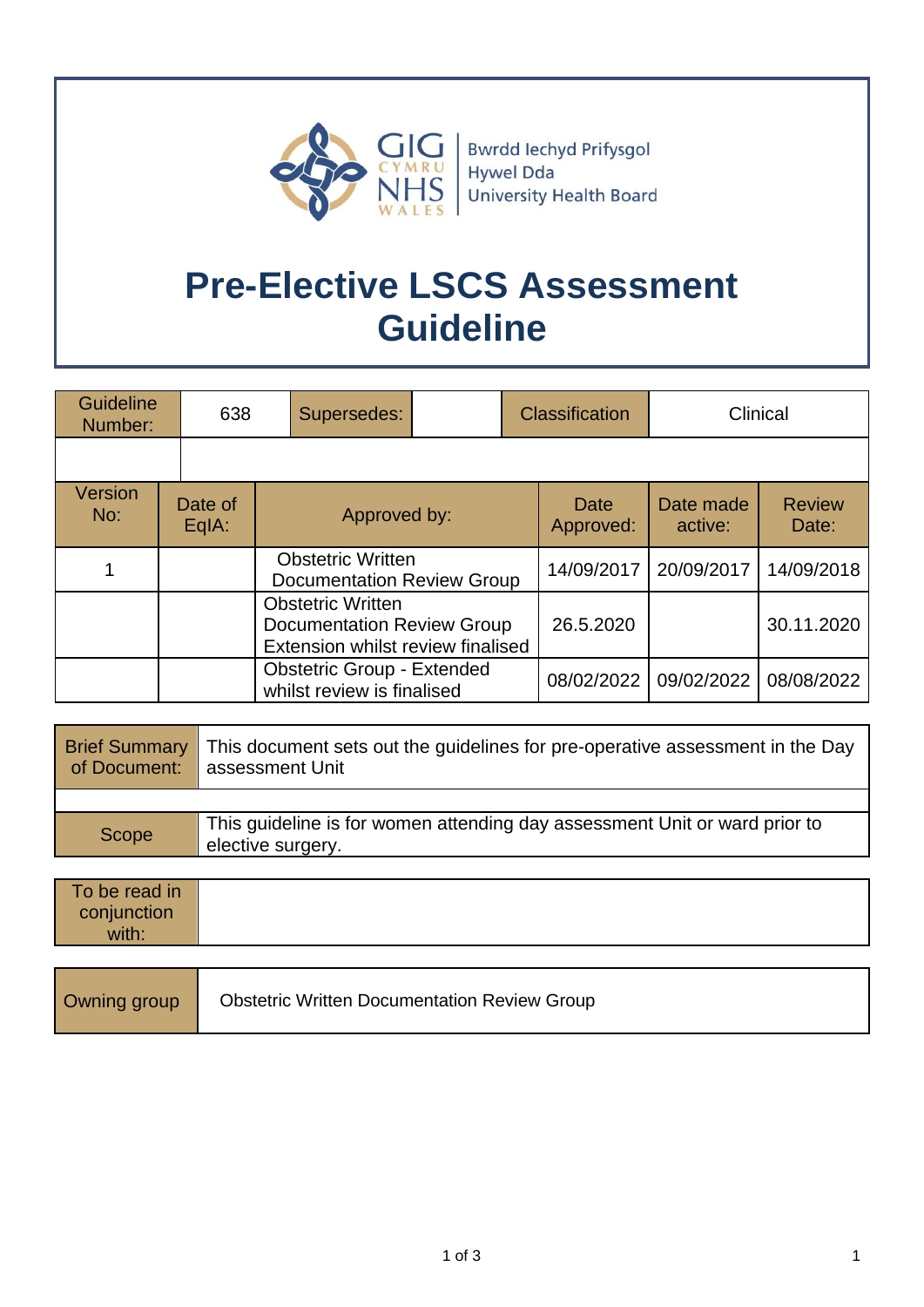# **HYWEL DDA UNIVERSITY HEALTH BOARD**

| <b>Reviews and updates</b> |                               |                   |  |
|----------------------------|-------------------------------|-------------------|--|
| Version<br>no:             | <b>Summary of Amendments:</b> | Date<br>Approved: |  |
|                            | <b>New Guideline</b>          | 14.9.2017         |  |
|                            |                               |                   |  |

# Glossary of terms

| Term | Definition |
|------|------------|
|      |            |
|      |            |
|      |            |

| Keywords | Pre-operative Assessment |
|----------|--------------------------|
|----------|--------------------------|